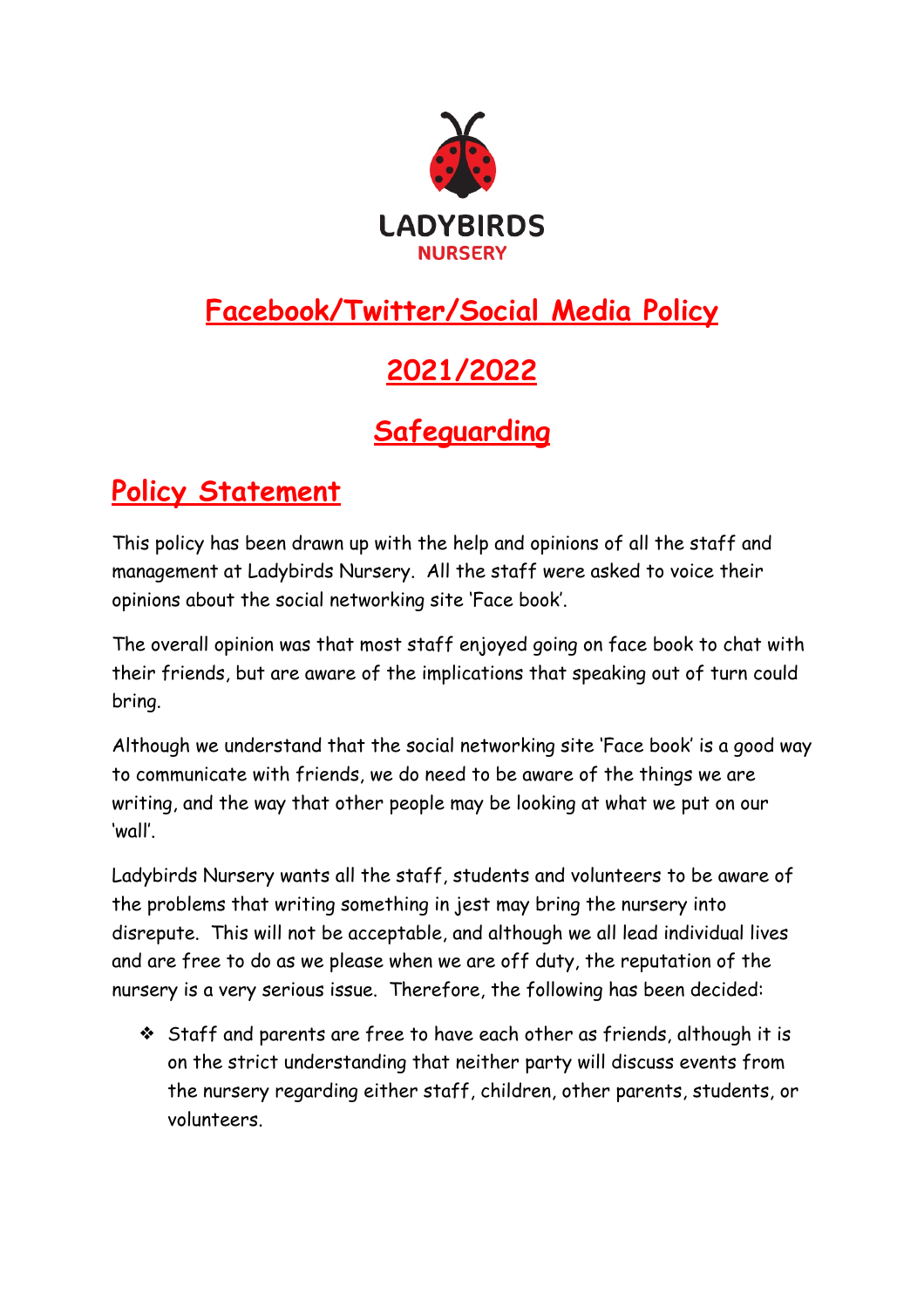- ❖ Staff do not disclose on their status at which nursery they are working at.
- ❖ Staff do not post pictures of themselves wearing their uniform at any time.
- ❖ Do not post naked pictures of yourselves.
- ❖ Although this is forbidden within the nursery, any talk of any drug use is completely unacceptable.
- ❖ You must remember your confidentiality policy that everyone has signed and must be adhered to.
- ❖ Parents must take note that staff access face book on their own time, and if they read anything that they think may cause upset or disrepute to the nursery then they must report it immediately to the office.
- ❖ Ladybirds has a face book page, where we occasionally inform parents of events, or put pictures of children when we have had a special day.
- ❖ Parents must have signed the agreement in the permission signatures before any picture will be posted on face book
- ❖ Parents must make sure they inform the office if they wish to change their mind and remove their permission to post pictures.
- ❖ If consent has been given, then we may post pictures whenever we have had an event.
- ❖ Due regard is given to anyone using Social Media for anyone suspected of being drawn into terrorism.

This policy also relates to any students who use the nursery for a placement, or any person who does voluntary work. Students or volunteers making comments regarding the nursery in any way which include talking about staff, children or parents will have their place terminated with immediate effect. School or college will be contacted to inform them.

Date Issued January 2016